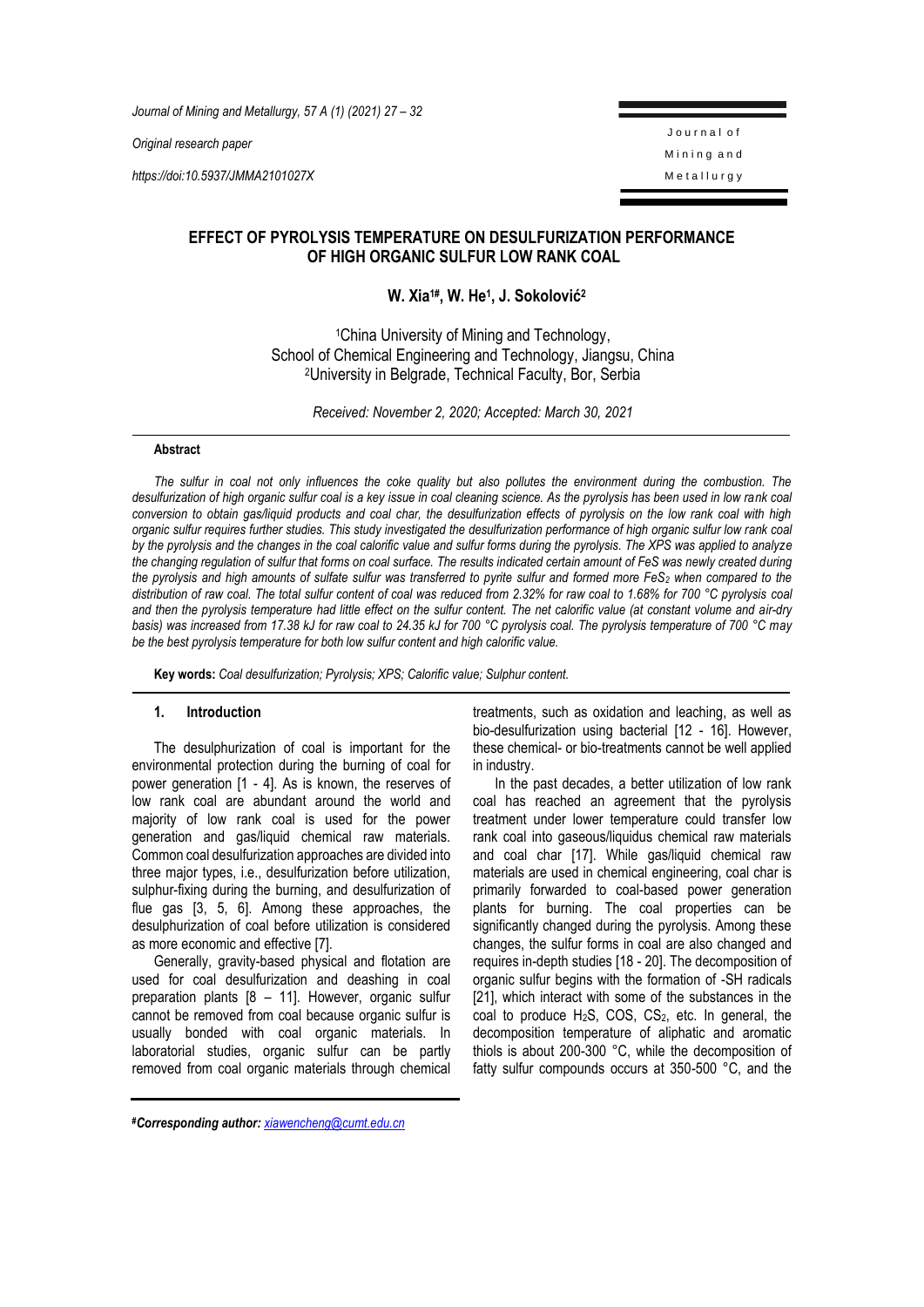decomposition temperature of aromatic sulfides are in the range of 700-800 °C. The decomposition temperature of thiophene compounds is usually higher than 900 °C [22, 23]. However, there is a gap in the investigation of the influence of pyrolysis on the changes of coal calorific value.

This paper aimed to study the feasibility of desulfurization of low rank coal with large organic sulfur fraction by the pyrolysis and the changes in the coal calorific value and sulfur forms during the pyrolysis. The XPS was applied to analyze the changing regulation of sulfur forms of coal surface to explain what reactions happened during the pyrolysis.

#### **2. Experimental material and procedure**

#### **2.1. Coal material**

The coal sample was taken from Xinglinhaote of Inner Mongolia, China. Coal particles were firstly ground and then screened to 0.074 mm for subsequent use. The industrial analysis and sulfur existing form of this coal material were indicated in Table 1 [24]. The total content of sulfur on low rank coal was 2.32% and among it, the organic sulfur took up for 2.00%, suggesting that the organic sulfur was dominant in the total sulfur distribution.

**Table 1** Industrial analysis and sulfur existing form of used coal samples [24]

| Proximate analysis /%                                                                                                                                                                                                                                                                                                                       |  |  |  | Sulfur forms analysis<br>$1\%$ |  |                                                       |  |
|---------------------------------------------------------------------------------------------------------------------------------------------------------------------------------------------------------------------------------------------------------------------------------------------------------------------------------------------|--|--|--|--------------------------------|--|-------------------------------------------------------|--|
|                                                                                                                                                                                                                                                                                                                                             |  |  |  |                                |  | Mad Ad Vdaf FCdaf $S(t,d)$ $S(p,d)$ $S(s,d)$ $S(o,d)$ |  |
|                                                                                                                                                                                                                                                                                                                                             |  |  |  |                                |  | 14.79 13.21 65.19 34.81 2.32 0.07 0.25 2.00           |  |
| Mad is the moisture of air-dry basis. Ad is the ash of the dry<br>basis. FCdaf and Vdaf: fixed carbon and volatile matter<br>contents of the dry-ash free basis. $S(t, d)$ , $S(p, d)$ , $S(s, d)$ , and<br>$S$ (o, d) are the total sulfur, pyrite sulfur, sulfate sulfur, and<br>organic sulfur contents based a dry basis, respectively. |  |  |  |                                |  |                                                       |  |

#### **2.2. Linguistic variable**

The pyrolysis treatment of low rank coal (about 24 g per treatment) was conducted in the tube furnace with purge gas of  $N_2$  for the residence time of 1 hour. The experimental parameters were set as follows: the pyrolysis temperature was fixed at 400, 500, 600, 700, and 800 °C. The desulfurization performance was evaluated using the sulfur content and yield of the coal char.

The industrial analysis of low rank coal after pyrolysis of different temperatures is shown in Table 2. The moisture, fixed carbon, and volatile matter content of pyrolytic char decreased when heating treatment temperature increased while the ash content increased.

|  | Table 2 Proximate analysis of low rank coal after |  |  |  |
|--|---------------------------------------------------|--|--|--|
|  | pyrolysis of different temperatures               |  |  |  |

| Coal samples                                     |  | Mad/% Ad/% Vdat/% FCdat/% |
|--------------------------------------------------|--|---------------------------|
| 400 °C pyrolysis coal char 12.66 17.95 30.09     |  | 69.91                     |
| 500 °C pyrolysis coal char 11.54 19.99 19.16     |  | 80.84                     |
| 600 °C pyrolysis coal char 9.15 21.57 12.03      |  | 87.97                     |
| 700 °C pyrolysis coal char 6.79 22.82 5.61       |  | 94.39                     |
| 800 °C pyrolysis coal char 5.47 23.09 3.48 96.52 |  |                           |

### **2.3. Sulfur content and calorific value measurements**

Raw coal sample and pyrolytic coal char were then conducted to measure the sulfur content and calorific value employing the automatic coulomb sulfur analyzer and automatic calorimeter. Repeated tests were carried out to calculate the average sulfur content of samples to ensure the accuracy.

## **2.4. XPS tests**

To obtain an insight observation of the sulfur existing forms variation on low rank coal surface before and after heating treatment, the XPS testing was used to quantify the chemical status. The XPS testing of raw low rank coal and pyrolysis coal were conducted under the ultra-high vacuum (UHV) system at room temperature by the surface analyzer (ESCALAB 250 Xi, USA). The raw data results were processed applying the software of XPS Peak. The binding energy should be corrected by fixing -CH2-CH2- bonding energy position at 284.8 eV. The S2p peaks of raw coal and pyrolysis coal were analyzed to see what have happened to the coal when pyrolyzing.

#### **3. Results and discussion**

#### **3.1. Effect of pyrolysis temperature on desulfurization performance**

Figure 1 illustrates both the sulfur content and coal char yield reduced with higher heating temperature. The sulfur content of raw coal was 2.32%, however, it was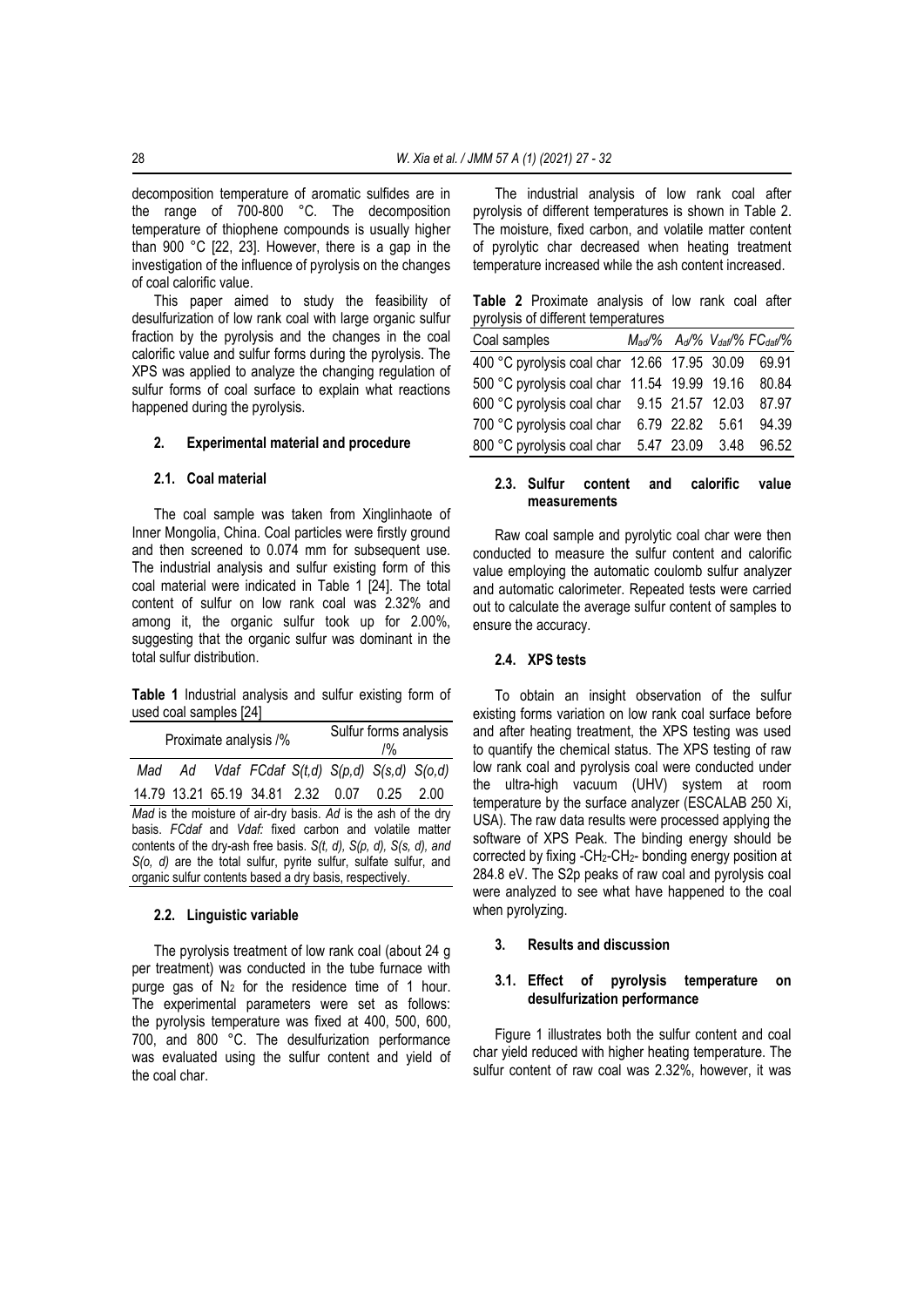reduced to about 1.68% for the 700 °C pyrolysis coal char. The sulfur content of 800 °C pyrolysis coal char was similar to that of 700 °C pyrolysis coal char indicating the pyrolysis temperature over 700 °C had no significant effects on the coal char sulfur content. Therefore, the pyrolysis temperature of 700 °C was considered as an optimized temperature to release the sulfur of the low rank coal.



**Figure 1** Changes in sulfur content and yield of coal with pyrolysis temperature

Chemical titration analysis was performed to investigate the sulfur existing forms of coal surfaces before and after pyrolysis treatment of 700 °C. Table 3 indicates that the organic sulfur content of coal decreased from 2.00% to 1.28% after the pyrolysis treatment under the 700 °C. The sulfate sulfur fraction of coal reduced from 0.25% to 0.05%, while the pyrite sulfur content of coal increased from 0.07% to 0.35% due to the migration of the sulfate sulfur to the pyrite sulfur among pyrolysis treatment [25 - 27]. The decomposition of organic sulfur occurred during the pyrolysis [22, 23], and the sulfur-containing gaseous/liquidus generated.

**Table 3** Sulfur existing forms of raw coal and 700 °C pyrolysis-derived coal char

| Sample name                                    |                     | $S(t,d)$ $S(p,d)$ $S(s,d)$ $S(o,d)$ |
|------------------------------------------------|---------------------|-------------------------------------|
| Raw coal                                       | 2.32 0.07 0.25 2.00 |                                     |
| 700 °C pyrolysis coal char 1.68 0.35 0.05 1.28 |                     |                                     |

For the sake of revealing the changing mechanism of sulfur existing forms on the coal surface clearly, XPS was employed to confirm the sulfur existing forms of both raw coal and 700 °C pyrolysis-derived coal char. For the S2p peak fitting, the peaks near  $161.2 \pm 0.2$ , 162.5±0.3, 163.5±0.3, 165.2±0.2, 167.0±0.2, 168.9,

170.5, and 172.2 eV bound to ferrous sulfide (FeS), ferrous disulfide (FeS<sub>2</sub>), alkylsulphides + thiophenes + arylsulphides, sulphoxides, sulphones, and sulphates [28 - 30].

The peaks for sulphates were weakened from raw coal surface to pyrolysis coal surface while the signal strength of FeS and FeS<sub>2</sub> became stronger for the migration of the sulfate sulfur to the pyrite sulfur occurred when samples were pyrolyzed [25 - 27]. In addition, the area of peaks for alkylsulphides, thiophenes, arylsulphides, sulphoxides, and sulphones became smaller for pyrolysis coal surface compared with that for raw coal surface. This indicated that high amounts of organic sulfur decomposed during the pyrolysis and should be transferred into sulfurcontaining gas/liquid compounds [22, 31, 32]. Thus, the sulfur composition, especially the organic fraction was significantly reduced by the pyrolysis.



**Figure 2** S2p peak fitting for raw coal surface

alkylsulphides +thiophenes+ arylsulphide



**Figure 3** S2p peak fitting for 700 °C pyrolysis coal char surface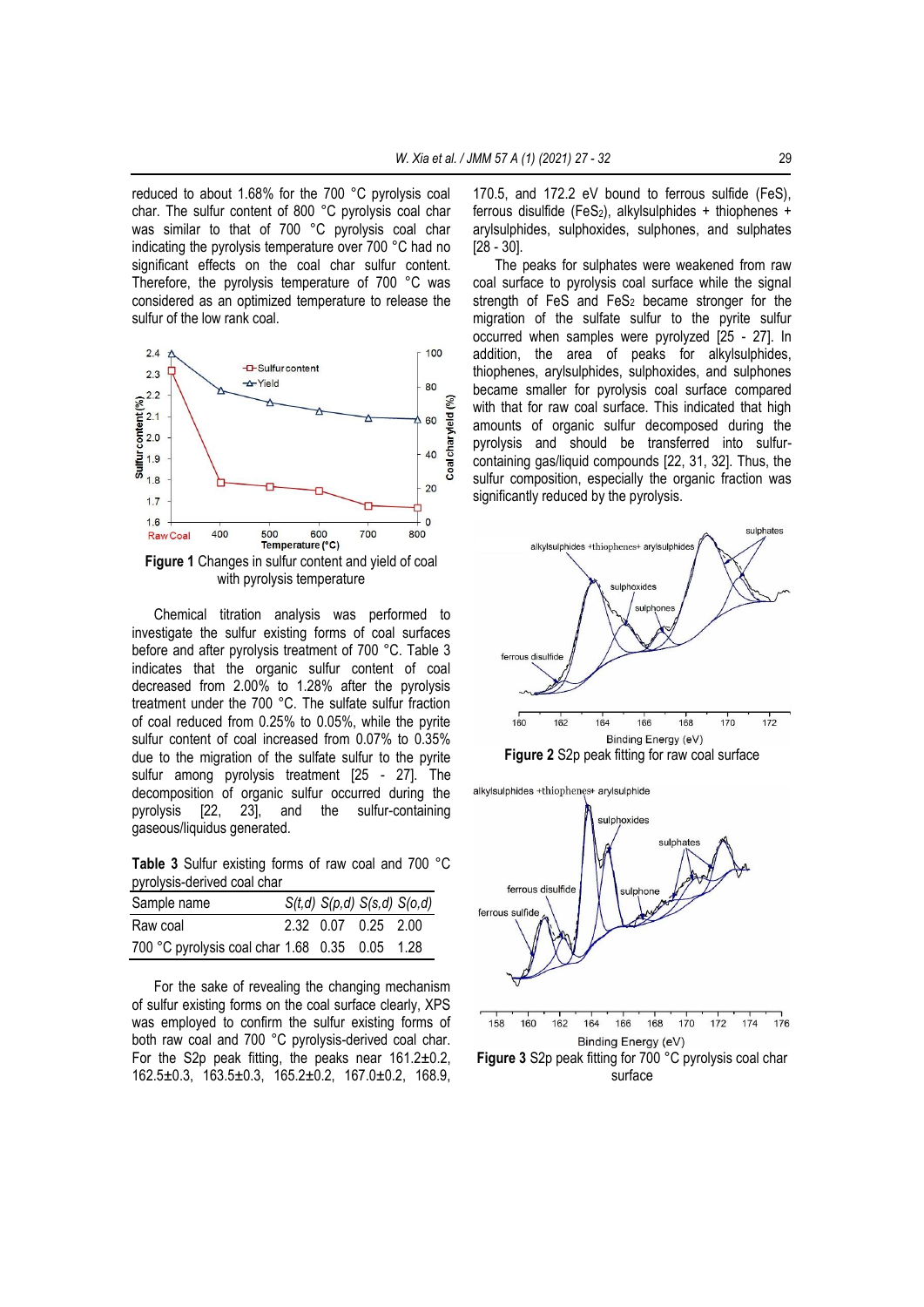#### **3.2. Effect of pyrolysis temperature on coal calorific value**

Figure 4 shows that net calorific value (at constant volume and air dry basis) of coal increased when the heating treatment temperature rose. However, the coal calorific value did not change significantly when the heating treatment temperature raised from 700 to 800 °C. Therefore, the heating temperature of 700 °C proved to be the best temperature again related to the sulfur content changes in Figure 1.

Figure 4 also illustrates that the moisture content decreased with increasing temperature while the ash content increased. The coal char suffered from pyrolysis had lower ability to adsorb the moisture and hence had a low moisture content. Because the decomposition of organic materials from coal forming the gas/liquid compounds, the ash content significantly increased. The calorific value is usually influenced by both the ash content and moisture content. The higher moisture content needs more heating for the evaporation of moisture and hence it reduces the calorific value. For this low rank coal sample, the decrease in moisture content was more important than the increase in ash content with regard to the caloric value. Therefore, the caloric value of low rank coal sample significantly enhanced by the pyrolysis, as well as the coal desulfurization, can be achieved.



# **4. Conclusion**

Throughout this paper, the sulfur removal from low rank coal with high organic sulfur via the pyrolysis under low temperature was explored, and meanwhile the influence of pyrolysis treatment on the coal calorific value were investigated as well. The sulfur composition was cut down from 2.32% to 1.68% after pyrolysis of 700 °C, while the coal calorific value increased from 17.38 to 24.35 kJ/g. The optimized performance was acquired when the temperature reached 700 °C. Under this temperature, high amounts of organic sulfur decomposed and was transferred into sulfur-containing gas/liquid. The XPS results showed that the sulphates on coal surface could be transferred into FeS and FeS<sup>2</sup> as well as amounts of organic sulfur in coal surface, such as alkylsulphides, thiophenes, arylsulphides, sulphoxides, and sulphones were decomposed. The low temperature pyrolysis could reduce the sulfur composition of coal, also it promoted the calorific value of pyrolysis-derived char. Therefore, low temperature pyrolysis is suitable for the low rank coal conversion and better utilization.

#### **5. References**

- [1] Amjed, N., Bhatti, I.A., Nazir, A., Iqbal, M. (2017) Microwave-assisted desulfurization of coal by photo-catalytic oxidation treatment. Energy Sources, Part A: Recovery, Utilization, and Environmental Effects 39 (10), 1043-1049.
- [2] Baatar, B., Gan-Erdene, T., Myekhlai, M., Otgonbayar, U., Majaa, C., Turmunkh, Y., Javkhlantugs, N. (2017) Desulfurization of coal using the electrochemical technique in neutral and alkaline media. Energy Sources, Part A: Recovery, Utilization, and Environmental Effects 39 (15), 1610-1616.
- [3] Cheng, J., Zhou, J., Liu, J., Zhou, Z., Huang, Z., Cao, X., Zhao, X., Cen, K. (2003) Sulfur removal at high temperature during coal combustion in furnaces: a review. Progress in Energy and Combustion Science 29 (5), 381-405.
- [4] Iqbal, M., Ghaffar, A., Nazir, A., Yameen, M., Munir, B., Nisar, N., Bokhari, T.H. (2017) Coal desulfurization using gamma and ultraviolet radiation. Energy Sources, Part A: Recovery, Utilization, and Environmental Effects 39 (11), 1109-1115.
- [5] Calkins, W.H. (1994) The chemical forms of sulfur in coal: a review. Fuel 73 (4), 475-484.
- [6] Wang, H., Song, Q., Yao, Q., CHEN, C.-h. (2008) Experimental study on removal effect of wet flue gas desulfurization system on fine particles from a coal-fired power plant. Proceedings-Chinese Society of electrical engineering 28 (5), 1.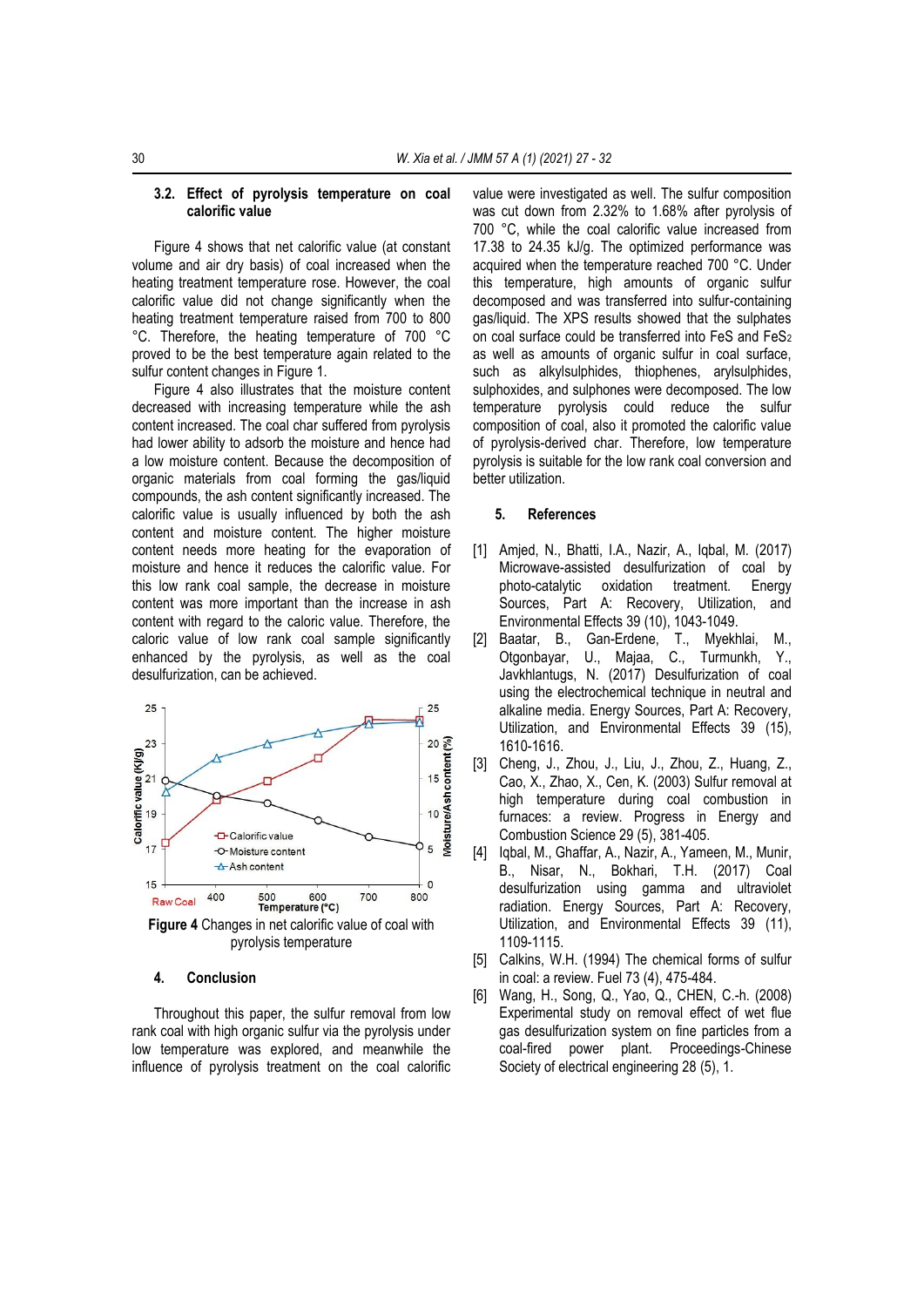- [7] Demirbaş, A. (2002) Demineralization and desulfurization of coals via column froth flotation and different methods. Energy Conversion and Management 43 (7), 885-895.
- [8] Sokolović, J., Stanojlović, R., Marković, Z. (2006) Effect of oxidation on flotation and electro kinetic properties of coal. Journal of Mining and Metallurgy A: Mining, 42 (1), 69-81.
- [9] Xia, W., Li, Y., Nguyen, A.V. (2018) Improving coal flotation using the mixture of candle soot and hydrocarbon oil as a novel flotation collector. Journal of Cleaner Production 195, 1183-1189.
- [10] Xia, W., Zhou, C., Peng, Y. (2017) Enhancing flotation cleaning of intruded coal dry-ground with heavy oil. Journal of Cleaner Production 161, 591- 597.
- [11] Xia, W., Niu, C., Ren, C. (2017) Enhancement in floatability of sub-bituminous coal by lowtemperature pyrolysis and its potential application in coal cleaning. Journal of Cleaner Production, 168, 1032-1038.
- [12] Gürü, M., Sariöz, B., Cakanyildirim, C. (2008) Oxidative desulfurization of tufanbeyli coal by hydrogen peroxide solution. Energy Sources, Part A: Recovery, Utilization, and Environmental Effects 30 (11), 981-987.
- [13] Irum, S., Akhtar, J., Sheikh, N., Munir, S. (2017) Oxidative desulfurization of Chakwal coal using potassium permanganate, ferric sulfate, and sodium hypochlorite. Energy Sources, Part A: Recovery, Utilization, and Environmental Effects 39 (4), 426-432.
- [14] Mi, J., Ren, J., Wang, J.-C., Bao, W.-R., Xie, K.-C. (2007) Ultrasonic and microwave desulfurization of coal in tetrachloroethylene. Energy Sources, Part A: Recovery, Utilization, and Environmental Effects 29 (14), 1261-1268.
- [15] Tang, L., Fan, H., Guo, J., Zeng, W., Tao, X. (2018) Investigation on the mechanism of coal desulfurization by ultrasonic with peroxyacetic acid. Energy Sources, Part A: Recovery, Utilization, and Environmental Effects, 1-11.
- [16] Wahab, A., Nawaz, S., Shahzad, K., Akhtar, J., Kanwal, S., Munir, S., Sheikh, N. (2015) Desulfurization and demineralization of lakhra coal by molten caustic leaching. Energy Sources, Part A: Recovery, Utilization, and Environmental Effects 37 (11), 1219-1223.
- [17] Lin, D., Qiu, P., Xie, X., Zhao, Y., Chen, G., Zeng, L. (2018) Chemical structure and pyrolysis

characteristics of demineralized Zhundong Coal. Energy Sources, Part A: Recovery, Utilization, and Environmental Effects 40 (3), 282-287.

- [18] Wang, B., Li, L., Huang, Y., Zhang, J. (2016) Behavior of sulfur and arsenic during co-pyrolysis of Tuanbo-2 coal and sawdust when adding crown ether. Energy Sources, Part A: Recovery, Utilization, and Environmental Effects 38 (6), 882- 889.
- [19] Xu, L. (2003) Effects of organic gaseous additives on desulfurization of coal during pyrolysis. Energy sources 25 (10), 1033-1042.
- [20] Xu, L., Ni, J., Yang, J., Li, Y., Liu, Z. (2006) Dynamic behaviors of sulfur evolved in the gas phase from pyrolysis of six Chinese coals. Energy Sources, Part A: Recovery, Utilization, and Environmental Effects 28 (3), 281-293.
- [21] Yan, J., Yang, J., Liu, Z. (2005) SH radical: the key intermediate in sulfur transformation during thermal processing of coal. Environmental science & technology 39 (13), 5043-5051.
- [22] Gryglewicz, G.y., Wilk, P., Yperman, J., Franco, D.V., Maes, I.I., Mullens, J., Van Poucke, L.C. (1996) Interaction of the organic matrix with pyrite during pyrolysis of a high-sulfur bituminous coal. Fuel 75 (13), 1499-1504.
- [23] Telfer, M., Zhang, D.-k. (2001) The influence of water-soluble and acid-soluble inorganic matter on sulphur transformations during pyrolysis of low-rank coals. Fuel 80 (14), 2085-2098.
- [24] Xia, W., Li, Y., He, W., Peng, Y. (2018) Desulfurization of low rank coal co-pyrolysis with reduced iron powder followed by dry magnetic separation. Journal of Cleaner Production, 204, 525-531.
- [25] Ibarra, J., Palacios, J., Moliner, R., Bonet, A.J. (1994) Evidence of reciprocal organic matter-pyrite interactions affecting sulfur removal during coal pyrolysis. Fuel 73 (7), 1046-1050.
- [26] Mullens, S., Yperman, J., Reggers, G., Carleer, R., Buchanan III, A.C., Britt, P.F., Rutkowski, P., Gryglewicz, G. (2003) A study of the reductive pyrolysis behaviour of sulphur model compounds. Journal of Analytical & Applied Pyrolysis 70 (2), 469-491.
- [27] Yani, S., Zhang, D. (2010) An experimental study of sulphate transformation during pyrolysis of an Australian lignite. Fuel Processing Technology 91 (3), 313-321.
- [28] Grzybek, T., Pietrzak, R., Wachowska, H. (2002)